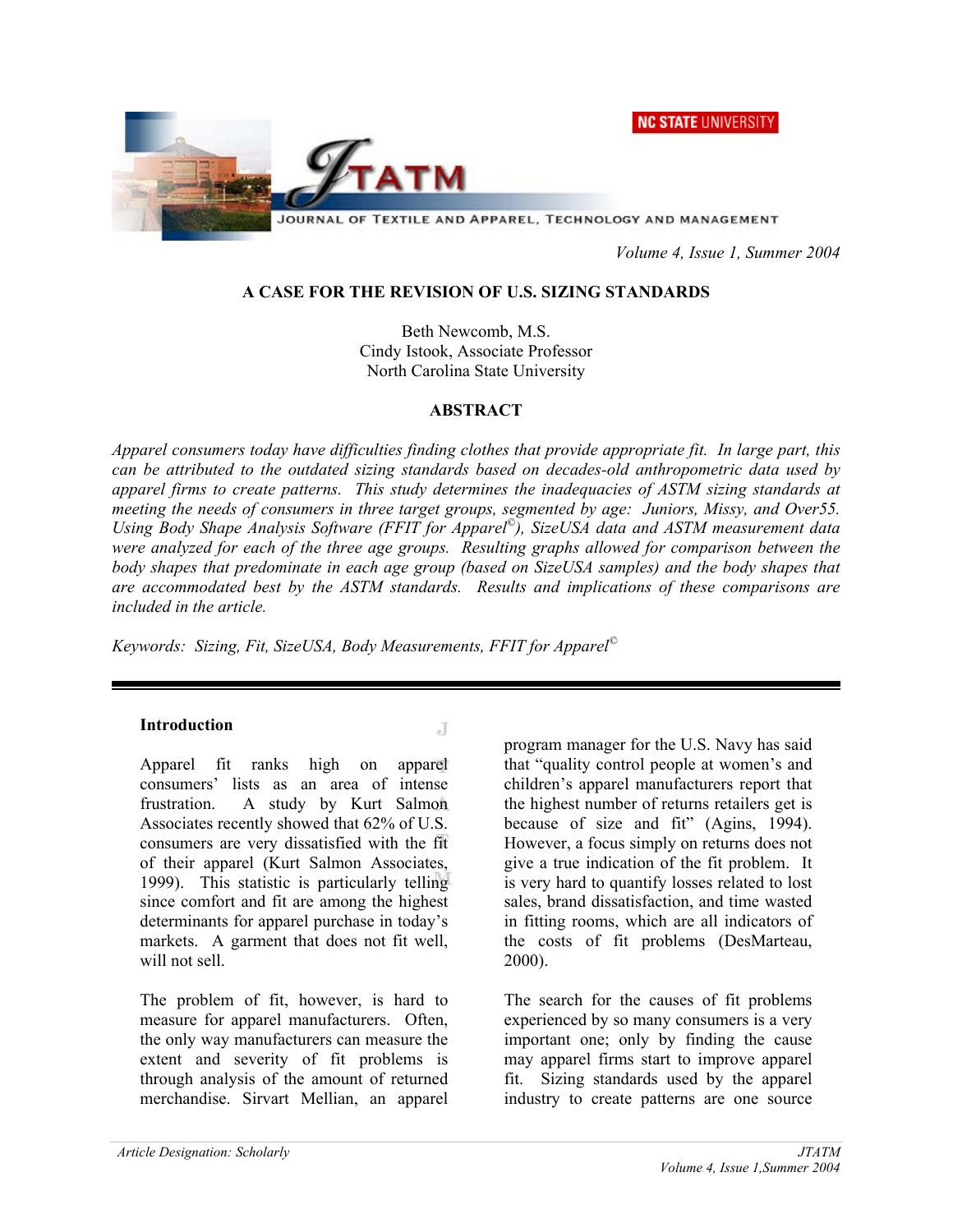that may be examined to determine their adequacy at meeting the fit expectations of consumers. ASTM international committees have directed the establishment of several sizing standards for different groups of the population, three of which will be explored in this study to determine their adequacy at meeting the needs of their target consumers. The standards used in this study are the Junior, Missy, and Over 55 ASTM standards. While it is know that these standards are largely based on outdated, decades-old anthropometric data, the extent to which the standards fit current consumer body shapes is not fully known.

### **Research Objectives**

This research is a preliminary study of the SizeUSA data that aims to determine the inadequacies of sizing standards used by apparel companies today to target three consumer groups, segmented by age and comprised of women (Junior, Missy, and Over 55).

To frame the main research objectives, three hypotheses were formulated at the outset of the study:

- 1) The Junior Standard, ASTM D6829, is based on body shapes not predominately found in the U.S.
- 2) The Missy Standard, ASTM D5585, is based on body shapes not T predominately found in the U.S.
- 3) The Over 55 Standard, ASTM D5586, is based on body shapes not  $\mathbb{A}$ predominately found in the U.S. Ŧ

### **Methodology**

To test these hypotheses, body measurements from each of the three standards were first processed using FFIT for Apparel© Software developed at NC State's College of Textiles. This software translates body measurements into nine distinct body shape classifications based on bust, waist, hip, high hip, abdomen, and stomach measurements. The software uses measurement input to classify a subject as one of the following nine body shapes: Hourglass, Bottom hourglass, Top

hourglass, Rectangle, Diamond, Oval, Spoon, Triangle, and Inverted triangle (Devarajan, 2003).

In the first part of this study, measurement data from the ASTM standards for Junior, Missy, and Over 55 populations were entered into FFIT for Apparel© software to determine the body shapes that these standards best fit. The ASTM standards do not include two of the body measurements that are required for classification of the sample into the nine body shapes. The diamond and oval body shapes were not included in the results because of these missing measurements.

Next, SizeUSA data containing measurements from 6300 women from across the United States were retrieved and sorted by age into three different groups that corresponded with ASTM groups (Junior, Missy, and Over 55). Stomach, bust, hip, high hip and waist measurements from these subjects were extracted and processed using FFIT for Apparel<sup>©</sup> software. Like the ASTM standards, the SizeUSA data was also missing two of the body measurements that would have allowed for further definition of the body shapes into nine body shapes. The diamond and oval body shapes were not included in the results because of these missing measurements. However, the results obtained are a preliminary indication of the body shapes that actually predominate in each of the three age groups in the sample. Also, because the SizeUSA sample is representative of the population distribution of the U.S., the results may be extrapolated to describe the entire U.S. population.

The last part of the study involved the production of graphs showing the body shapes targeted by each ASTM standard, which were then compared to graphs showing the actual body shapes that predominate in each age group. Through this comparison, the effectiveness of each standard at targeting the actual body shapes of the U.S. female population was determined.

M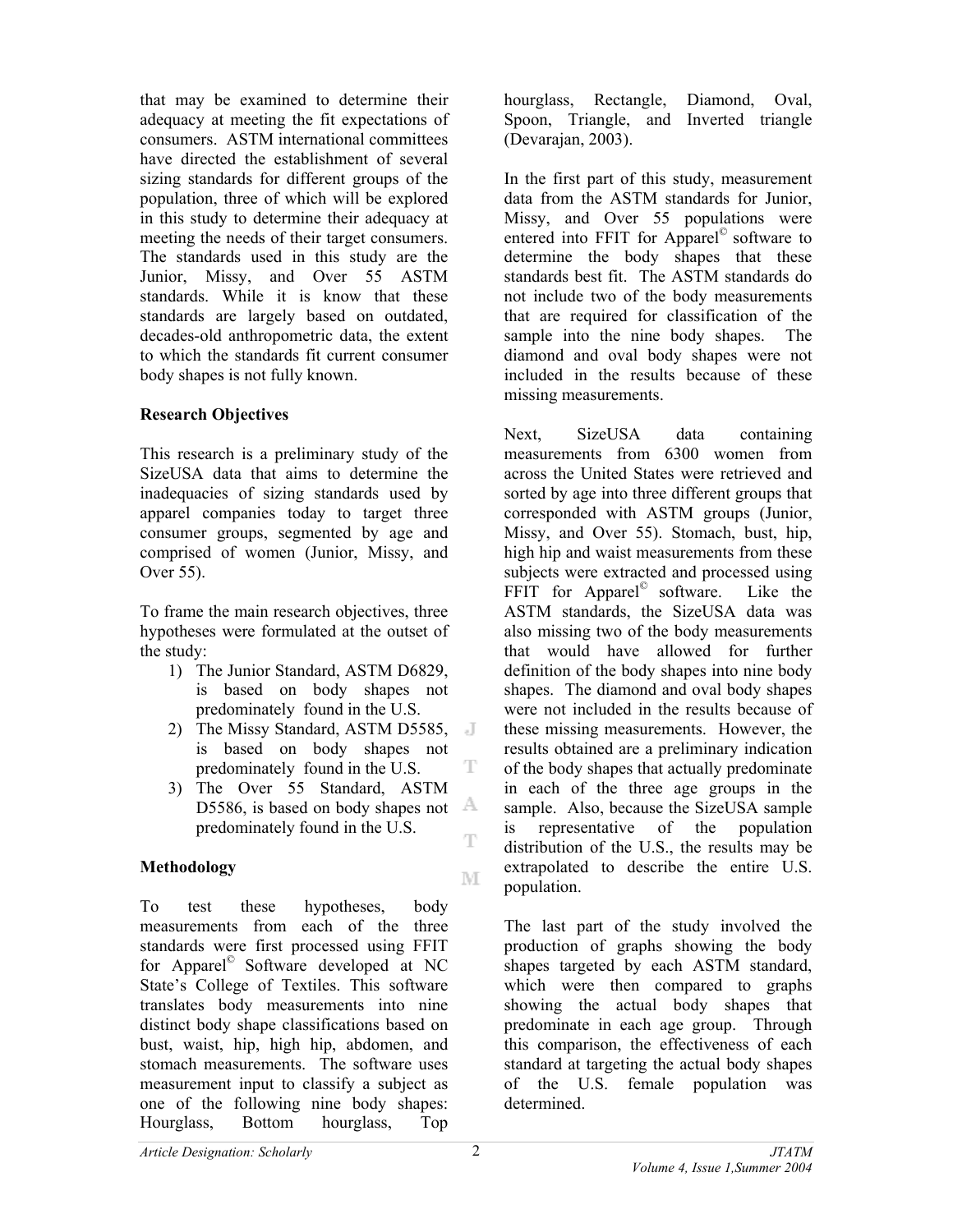#### **Results and Discussion**

The results of the research are best presented through an analysis and comparison of the graphs generated for each of the three age groups: Juniors, Missy, and Over55. Each age group is considered separately, in order to determine the effectiveness of the standard at fitting the body shapes of its respective age group.

### *Juniors*

After processing ASTM 6829 (Juniors) measurements through the FFIT for Apparel© software, Chart 1 was generated.



Chart 1

This chart shows that the measurements related to all of the sizes covered in this standard correspond to an hourglass body shape. Thus, patterns made using ASTM 6829 will best fit consumers with an T hourglass body shape.

А Chart 2 shows the body shapes of the subjects from the SizeUSA sample. From  $\mathbb{Z}[\Gamma]$ this graph, the body shapes that predominate in the actual U.S. population in this age  $\mathbb{M}$ group can be closely estimated.





Chart 2 shows that 52.9% of the sample were rectangular in body shape, followed by 13.6% with spoon shapes, and then 12.5% with hourglass shapes. Bottom hourglass, top hourglass, inverted triangle, and triangle shapes were all represented, but to a lesser extent. Based on the data, it is clear that ASTM 6829 does not meet the junior target market. The standard entirely targets an hourglass shape, but over half of the sample population was rectangular in shape.

## *Missy*

Similar results were found in the analysis of the Missy group. After processing ASTM 5585 (Missy) measurements through the FFIT for Apparel<sup>©</sup> software, Chart 3 was generated, which shows the body shapes best accommodated by the Missy standard.





This chart shows that the measurements in ASTM 5585 100% corresponds to the hourglass shape, meaning that apparel produced using these standards will best fit a person who is hourglass in body shape.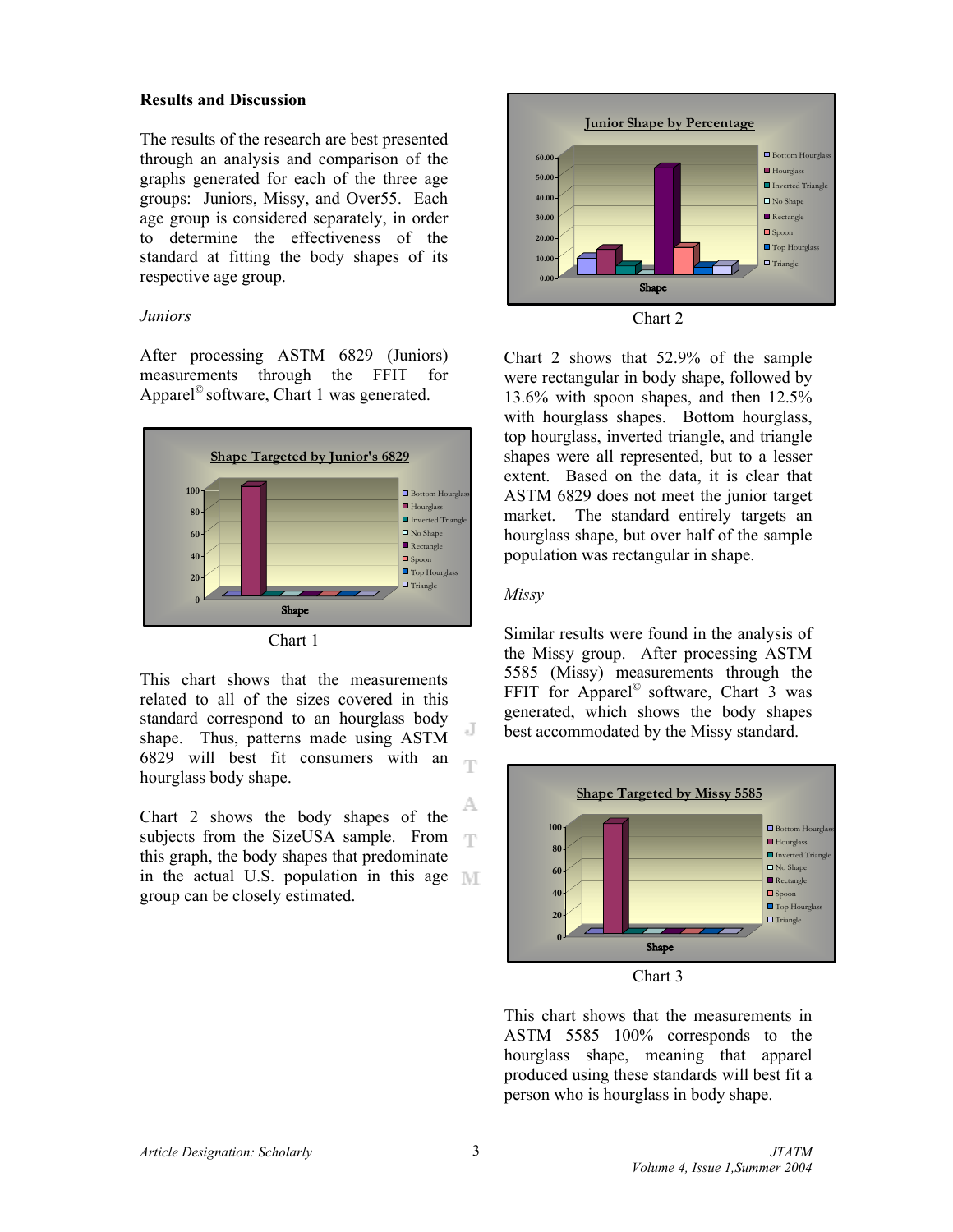Chart 4 below shows a breakdown of the body shapes that predominated in the SizeUSA sample. Once again, from this graph, the body shapes that predominate in the actual U.S. population in this age group can be closely estimated.



Chart 4

According to this chart, over 80% of the entire sample was composed of people with rectangle, spoon, or inverted triangle body shapes. The shape targeted by the Missy Standard (ASTM 5585), the hourglass shape, only made up 8% of the total sample. A comparison of Charts 3 and 4 clearly show that the ASTM Missy standard being used today does not adequately meet the needs of the Missy consumer.

### *Over 55*

ASTM 5586, the Over 55 standard, is actually a family of standards, including T seven distinct substandards. This group A contains standards for 55+ Missy, Missy Petite, Missy Tall, Women, Halfsizes, T Juniors, and Junior Plus. Each of these substandards uses different body M measurements for the classifications of sizes, meaning that the same size among different substandards does not correspond to the same body measurements. Thus, garments manufactured according to different standards within the Over 55 standard may not fit the same body shapes. The following graphs (Charts 5 through 11) show the body shapes that each of the substandards fit best.



**Shape Targeted by 55+ Jun 5586 100**  $\Box$  Bottom Hourg **Hourglass 80** ■ Inverted Triangle No Shape **60** Rectangle **40** ■ Spoon  $\blacksquare$  Top Hourglas **20**  $\Box$  Triangle **0** Shape

Chart 6







J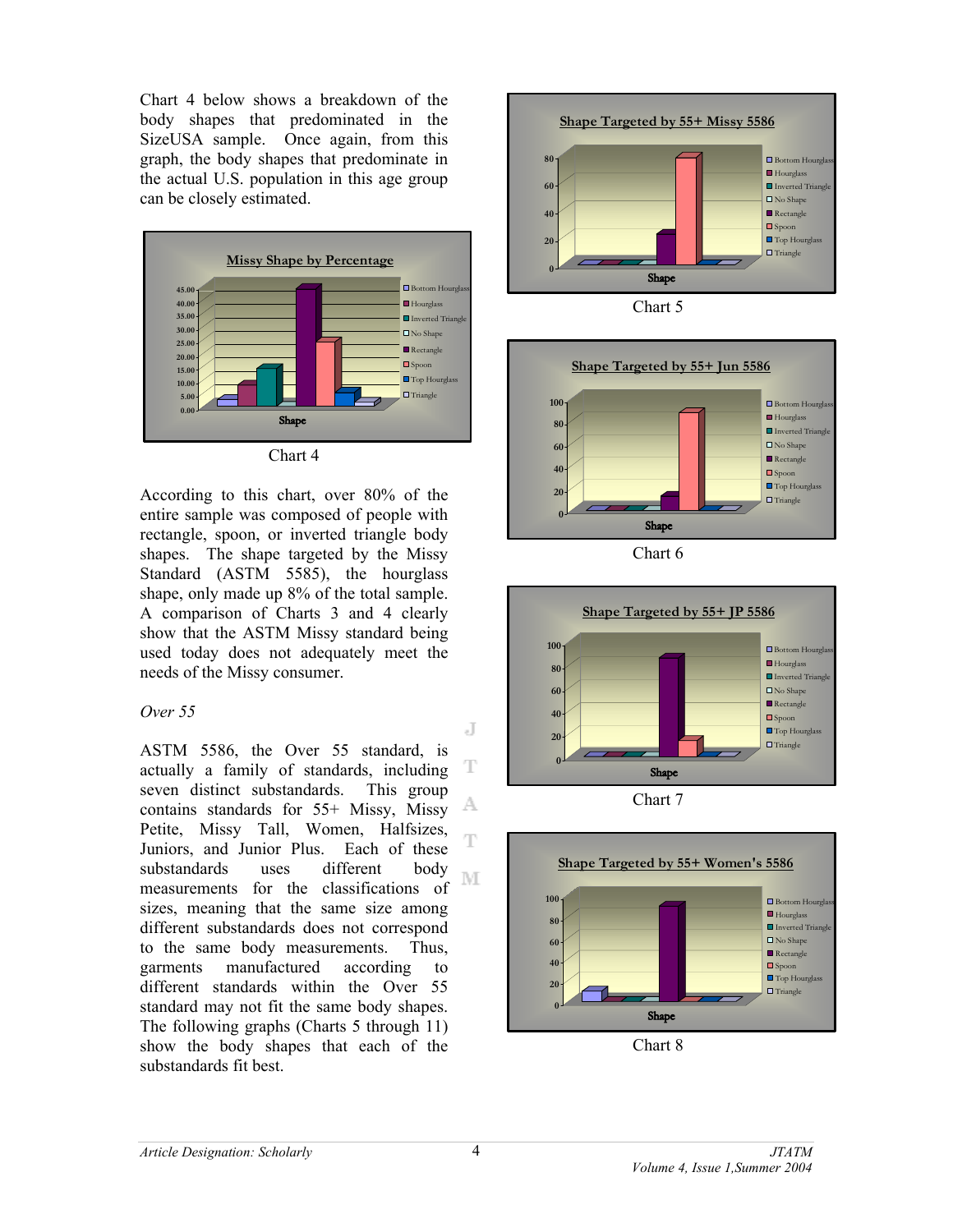









The most obvious point about these graphs  $\mathcal{F}[\Gamma]$ is that six of the seven substandards best fit two shapes. For instance, the Missy (Chart 5), Junior (Chart 6), Missy Tall (Chart 9) and Missy Petite (Chart 10) substandards all predominately fit people with spoon body shapes, but some of the sizes within the standard better fit the rectangular body shape. The ideal sizing standard would fit the same body shape across all sizes for consistency.

*Article Designation: Scholarly JTATM*  To add to the inconsistencies in the Over 55 ASTM standard, the Women's substandard (Chart 8) predominately accommodates the rectangle body shape, but a few sizes within

the substandard fit the bottom hourglass shape. Furthermore, the Junior Plus substandard (Chart 7) targets the rectangular body shape predominately, while several of the sizes better accommodate the spoon body shape. Because of these variabilities within the substandards, the Over 55 ASTM standard should be revised to provide more consistency.

The problems already discussed do not consider whether any of the substandards actually fit the body shapes that exist in the Over 55 population. To determine the effectiveness of ASTM 5586 at fitting the body shapes of its target consumer, the body shapes accommodated by the standards can be compared to the body shapes that exist in the Over 55 women in the SizeUSA sample. Chart 12 shows the distribution of the body shapes that exist in the Over 55 group of the SizeUSA sample.



This chart shows a high concentration of people with rectangle, spoon, and inverted triangle body shapes. This result is different from the Missy and Junior samples, which had more of a distribution among the seven types of body shapes.

A comparison of Chart 12 with Charts 5-11 shows that the Over 55 standard does a better job than the Missy and Junior ASTM standards at meeting the body shapes of its target population, because it does primarily target the rectangle and spoon body shapes. However, none of the seven substandards under ASTM 5586 fit the inverted triangle body shape, which is the second most prominent body shape in the Over 55